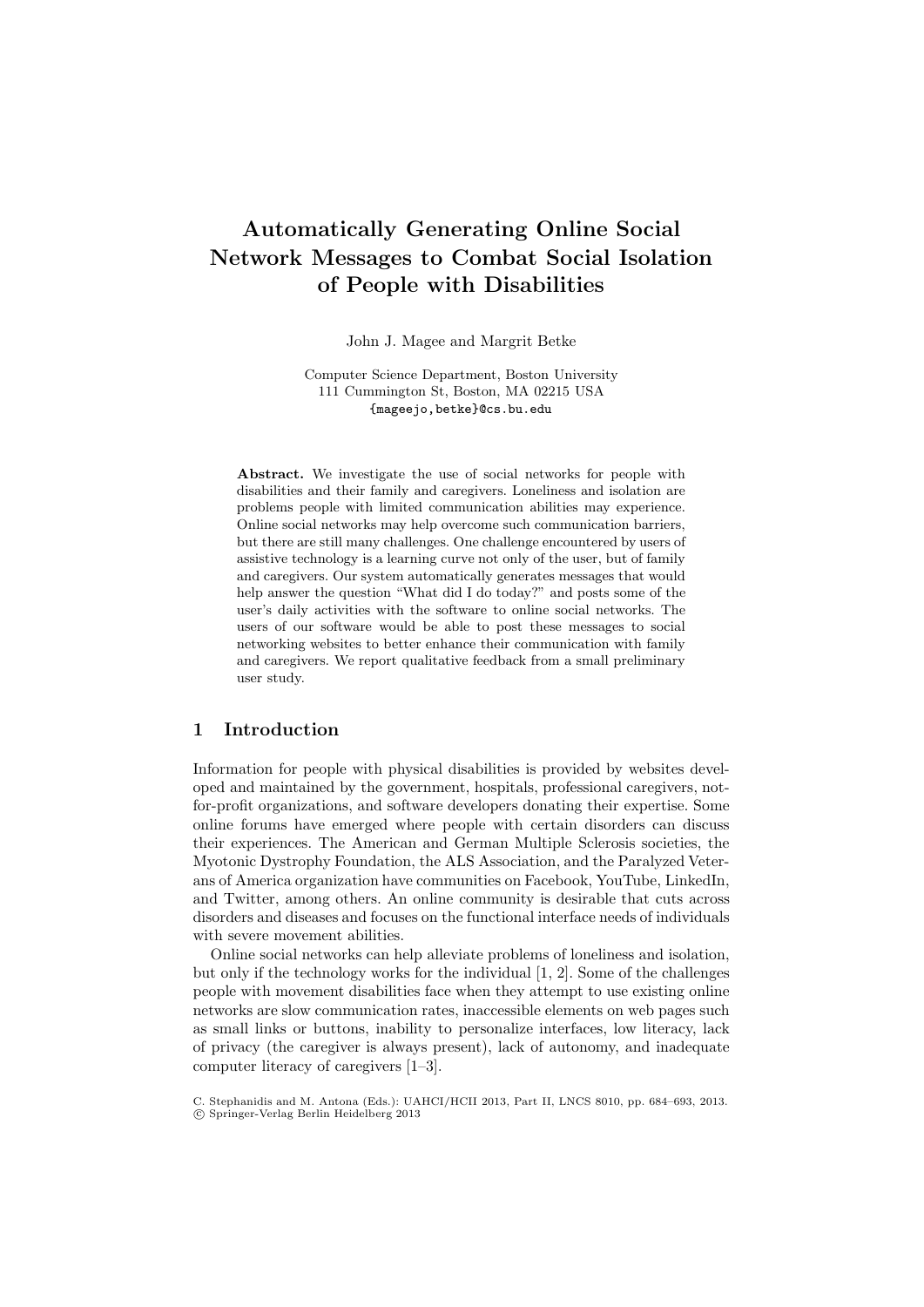We investigate the use of online social networks for people with disabilities and their families and caregivers. One challenge encountered by users of assistive technology is the learning curve not only of the user, but of family and caregivers. Family and caregivers who are not engaged with a new technology may not be interested in using it. Caregivers may not have time or knowledge to assist or facilitate with structuring the environment for communication with adapted communication technology.

We propose to generate messages automatically that would help answer the question "What did I do today?" The software can keep a log of the user's activities, e.g. what applications they use, what web pages they visit, what stories they read. The user can optionally annotate an activity or item to express their opinion about it (by applying a rating: like/dislike, thumbs up/thumbs down). At the end of the session, the user can update their social network with information and statistics about the session. This posting can include how much time the person used the computer and specific applications, what they liked or didn't like. This allows the user with disabilities to participate in social media and connect with family and caregivers without having to enter a lengthy message with an alternative text entry method.

The use of computers to help people with disabilities communicate has been studied for some time, including the conflicting approaches of message *construction* versus message *storage and retrieval*, and the cyber-liberation aspect of assistive and augmentative communication (e.g., [4]).

Many existing software platforms are integrating built-in social networking features. For example, some online video game platforms incorporate "friends lists" and "achievements" which allow gamers to share their accomplishments of specific feats within video games with their friends. In a sense, this is also a form of automatically generated social networking message.

We work with people who use a mouse replacement interface called the Camera Mouse [5]. This interface tracks head motion to move a mouse pointer on the screen. We have used it with a variety of accessible software. For example, the HAIL: Hierarchical Adaptive Interface Layout [6] provides interfaces that can change and adapt to a user's abilities while employing various applications. The Camera Canvas [7] is an image editing program with large configurable buttons. Preliminary evaluation of this system have been previously reported [8, 9]. Our middle school, high school, and remote users provided qualitative feedback on the proposed system.

# **2 Preliminary Field Research to Investigate Social Networking for Users with Motion Disabilities**

The goal of our preliminary user study was to explore whether automatically generated social networking messages would be welcomed by people with motion disabilities. Our first group of users was students with physical disabilities in a public middle school.

Every student in the school is issued a laptop computer. The technology helps students express themselves since they can more easily convey what they know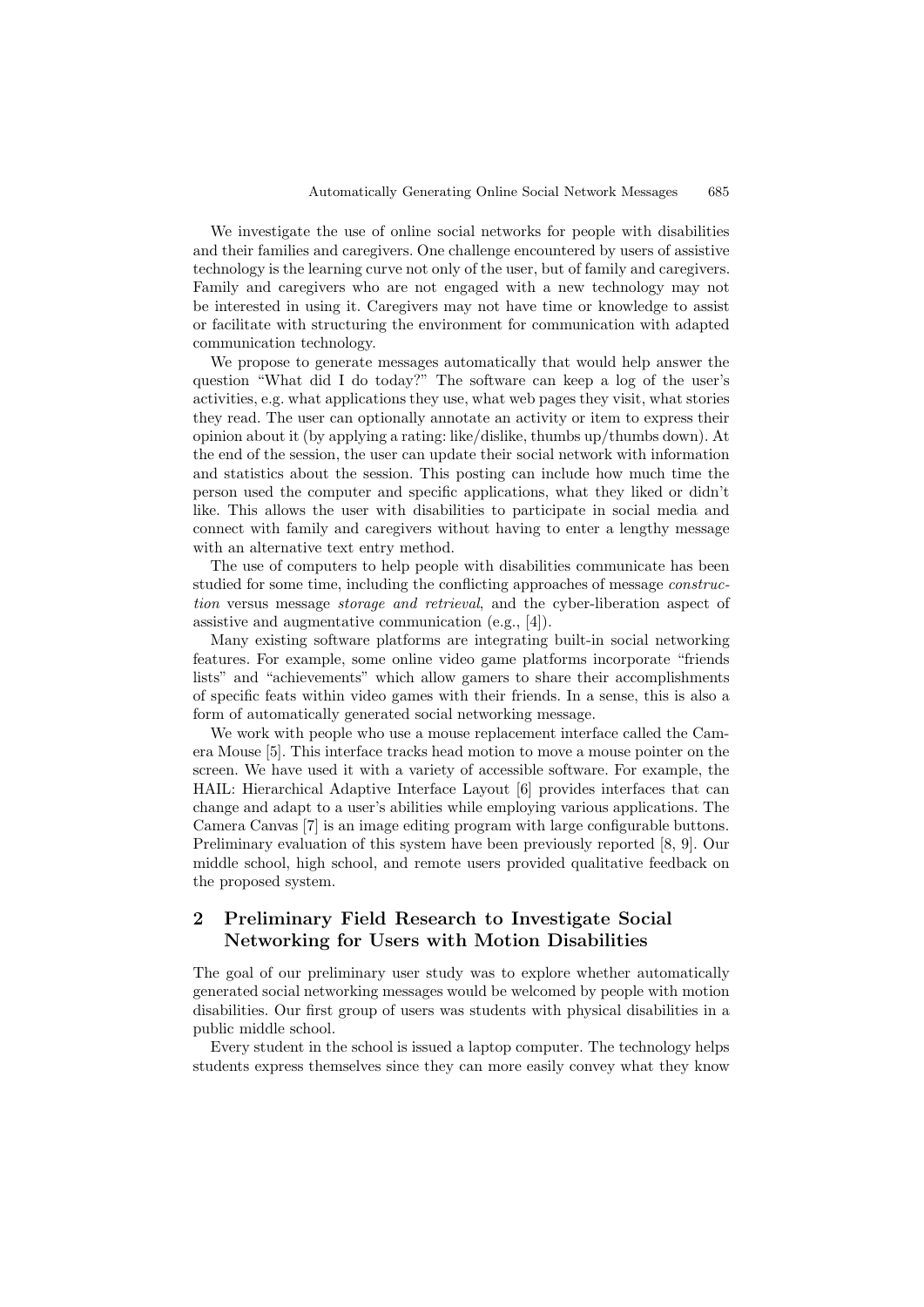if the sometimes exhausting fine motor skills can be removed from written communication. For some students, typing helps them self-monitor syntax by using grammar feedback built into word processing software. For others, text-to-speech features allow them to play back their writing and hear what they have written. Many students often re-read and re-check their written work without seeing errors, but on hearing an error they can instantly recognize it.

The school also uses several online instructional systems to support classroom learning. These systems supply additional assignments, leveled reading activities, and other support. The school features a *points economy* where students can earn "ribbons" for completing tasks or for high scores.

Students are quite engaged with the points economy. Moderately to severely language-impaired students would benefit greatly from having the ability to automatically post messages on social networks relating to their in-school achievements. It would reduce the physical demands and avoid losing messages to errors of syntax and grammar. Instead, it would enable these students to focus on the task at hand and share their ideas, perspectives, and experiences. Possibly even more important, automatic message posting would enable many students to interact normally with the social network. In the school, many special needs students work within the same isolated classroom the entire day. Interacting with a social network, whether that interaction is largely automatically generated or not, could allow them to escape their substantially separate classroom and mingle freely.

Task completion messages would be equally as valuable. For example, many of the classrooms require students to read 25 books per grade level. If an automated message were triggered at the completion of each book, it would not only help keep record of the accomplishment but would additionally serve as a connection with other readers school-wide, beyond the isolated classroom, who are progressing toward the same goal and perhaps reading the same book.

It would also beneficial if the messages could be updated based on the students' daily schedules. For example, a message could state, "Today I had art class," then parents could check the profile and be prepared to talk to their children at home. Providing this prompt would allow parents to interact with their child about the specifics of his or her day.

## **3 Prototype System Design**

The prototype system can integrate with several online social networks to post messages. Such integration is accomplished via publicly available Application Programming Interfaces (API). In order to generate messages, the software must also interface with other software that is being used on the computer. There are several ways this integration can be accomplished depending on the ability to modify the software.

Assistive software designed with integrated social networking features can create the most detailed messages. Other software may either be easily modified or configured to produce logs that can be analyzed to create messages. Proprietary software can be monitored to measure how long it is used.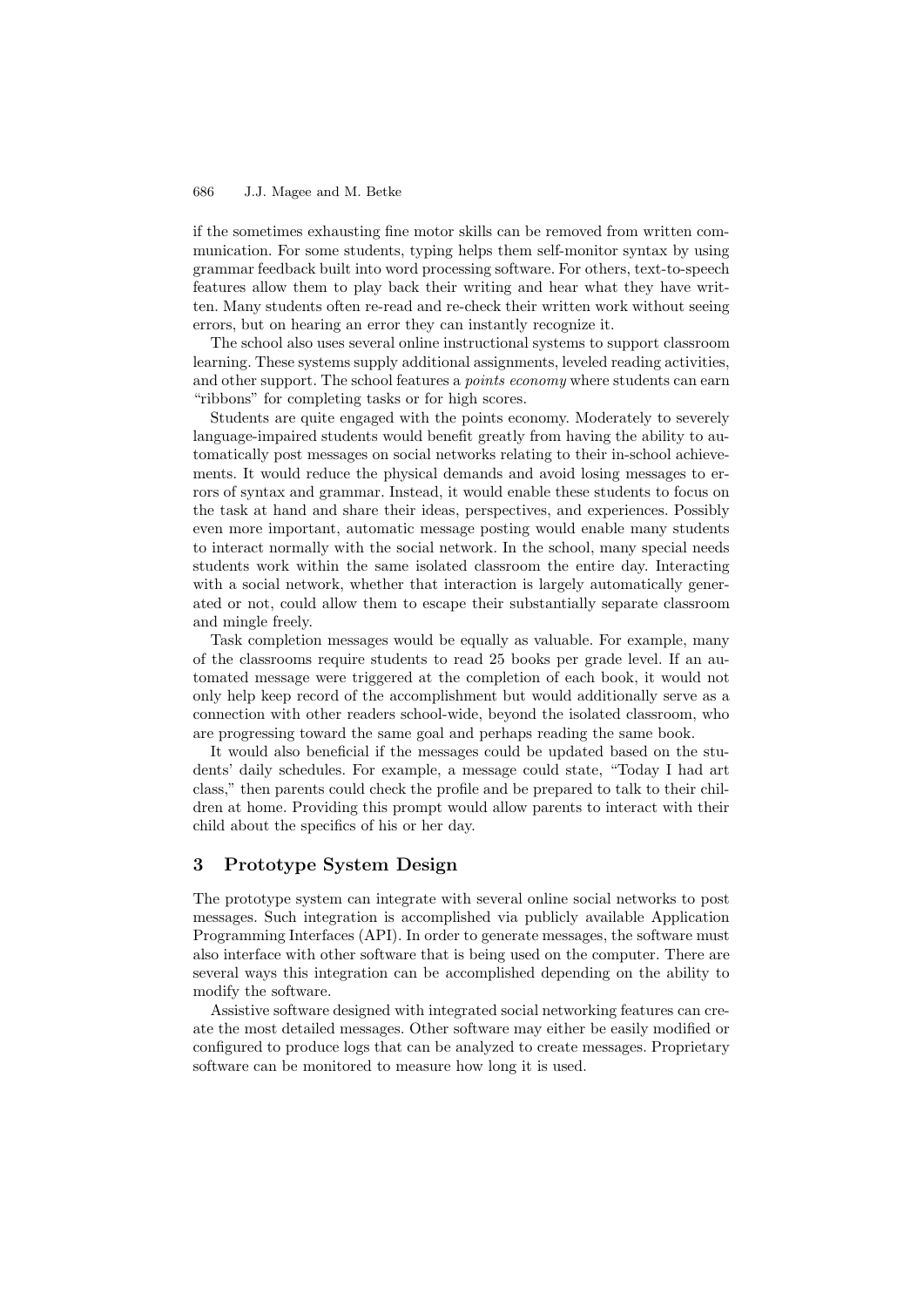

Fig. 1. System flowchart. Each application produces logfiles, which are then parsed to present message options to the user. The selected message is then sent to the online social networking site.

A flowchart of the proposed system is shown in Fig. 1. In the prototype system, the system is more limited: only one log file can be processed and the user interface (UI) presents the user with a choice of sending the message or not. Future work will expand the functionality of software to offer the user more options and more complex messages.

#### **3.1 Custom Software**

Software that is designed from start with social features can create the most detailed messages. All that is required is to add logging of interesting events within the software, or to keep track of how long a user uses a specific feature.

Magee and Betke previously presented HAIL: Hierarchical Adaptive Interface Layout [6] (Fig. 2). The software can keep a log of the user's activities, apply a user annotated opinion to the activity, and post it to the online social network.

#### **3.2 Existing Software**

Other software may be either easily modified or configured to produce logs that can be analyzed to create messages.

The BlockEscape [10] (Fig. 3) game was created to evaluate a human-computer interaction system. In the game, the user moves a block left and right so that it falls through holes in rising walls. The software stores detailed logging information which can be used to generate a social networking message about the user's gaming session. The level of detail of the message can vary, from general information about amount of time played, to more detailed information such as wins or losses, or how many correct and incorrect movements were made.

Propriety software presents a challenge; one that must be addressed if users want to post messages about any software they use that was not customized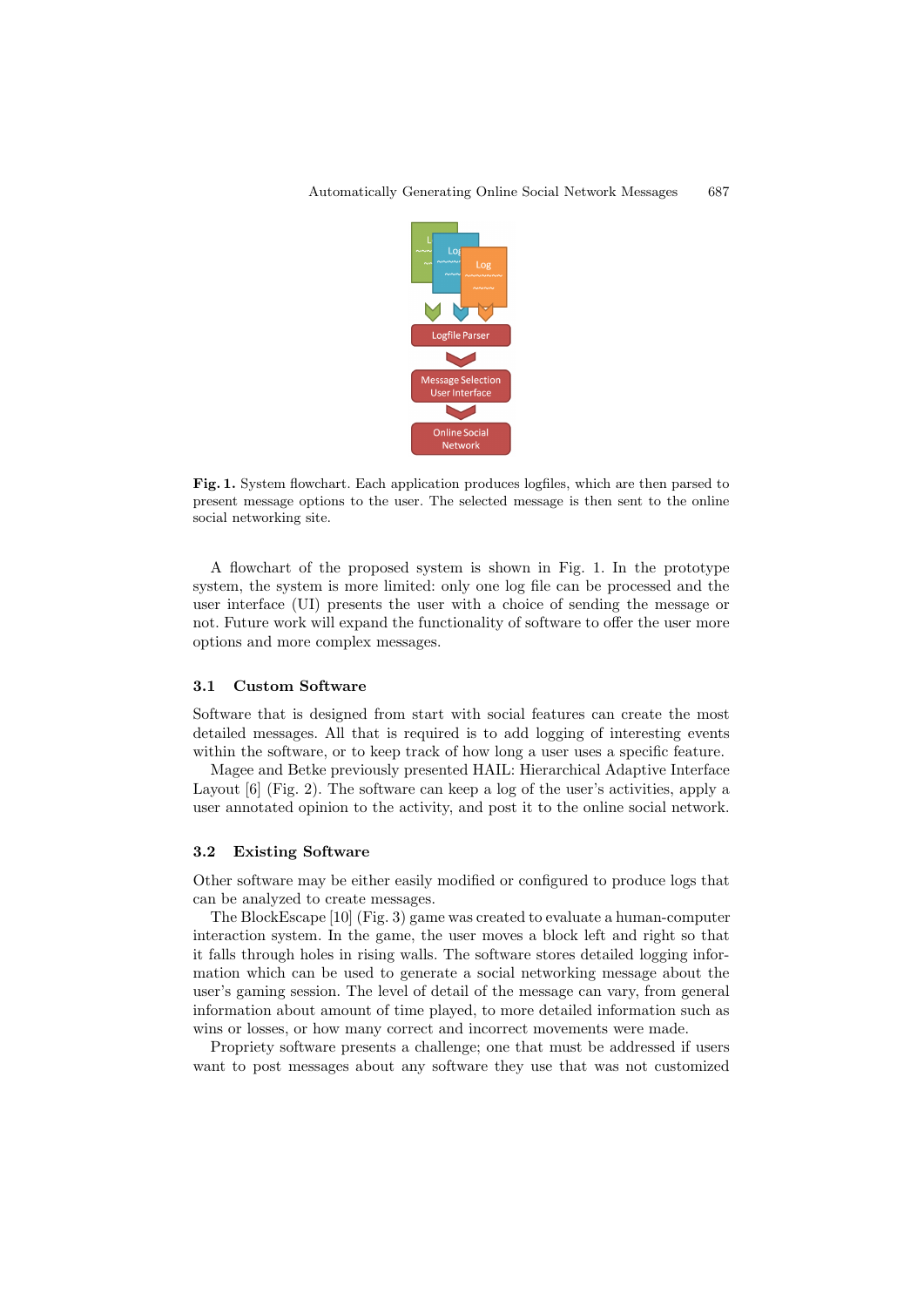

**Fig. 2.** Screenshot of HAIL twitter client. The large buttons around the edge are used to interact with the social networking site. The middle of the screen is a non-interactive display area. We integrated posting of automatically generated social networking messages within this program.

for this purpose. Without logging functionality, or the ability to modify the programs themselves, there is only a limited amount of information that an automatic message generator can access. One option is to log the active application window title. Another option is to take screenshots at certain times, and then present those screenshots as options to include in the online social networking message. In either case, users would likely be concerned about privacy issues.

## **4 Case Studies**

#### **4.1 Three Middle School Students**

We visited a public middle school in Boston, Massachusetts over a 5 month period. Three female students, all age 13, participated in our study. Participant *T* has spastic cerebral palsy with severe dysarthria. She has limited movement in her limbs and no dexterity in her fingers. She is able to use head-actuated switches, hand switches, and adapted joysticks with her hands. Participant *G* has cerebral palsy and is nonverbal due to medication side effects. Participant *L* has cerebral palsy caused by traumatic brain injury. *L* is verbal and has fair dexterity with her fingers.

Students *T* and *G* use a Dynavox [11]. For *G*, as a primary mode of communication, the Dynavox is becoming the major functional form of communication both in school and out of school. While gestures and vocalizations can convey basic communication needs, the Dynavox help fill this student's need to communicate more advanced concepts. It is an academic tool used for spelling tasks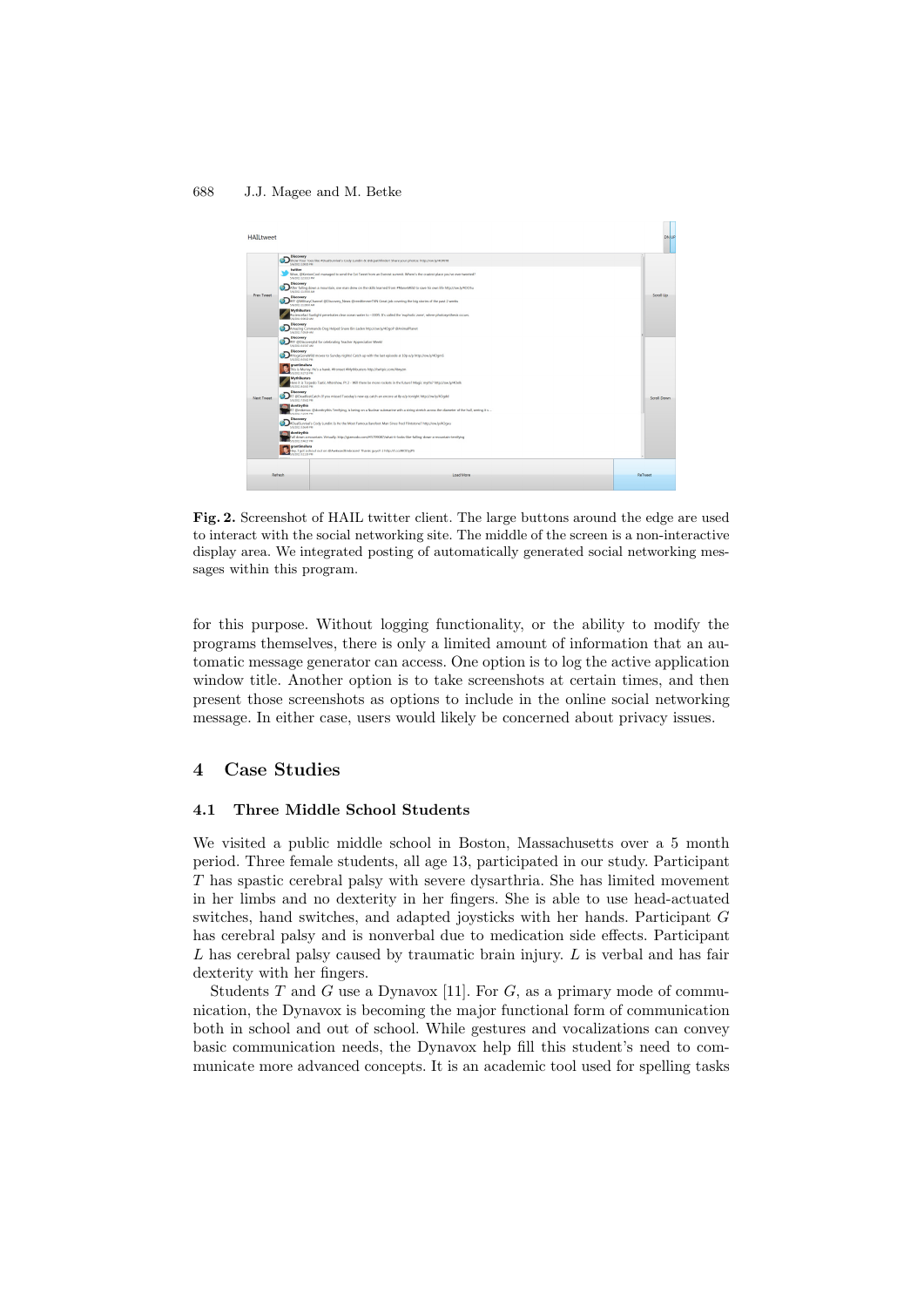

**Fig. 3.** Screenshots of the BlockEscape game. Left: game screen. Right: report screen.

and participating during class discussion. It also serves as a communication tool in school and in the home, and between the two.

For *T*, the Dynavox is supplemental and serves as a social tool. As a supplemental mode of communication for the student's limited intelligibility and motor skills, the Dynavox supports social interaction without which the student would likely remain unengaged. This student will not likely use Dynavox as a primary mode of communication because listeners familiar with the speech can understand it and lack of fine motor skills complicates access of the device. Still, the device enables the student to engage others in limited, albeit prepared conversation.

We first conducted evaluation of HCI software usage with the Camera Mouse with participant *T* . Participants *L* and *G*, having seen *T* use the Camera Mouse and associated software, began asking to try it themselves. This positive social feedback cycle increased their engagement and desire to use the technology. *L* said "I saw  $[T]$  using it and thought 'this looks like fun' so I wanted to try it". It is this social engagement we aim to foster in an online social network.

We observed *L* using the Camera Mouse to play the game EagleAliens, and then we showed her a potential social network posting (Fig. 4) and asked for her reactions. *L* does not use the internet at home and was not sure if she liked the idea or not. We asked if she would want to share her score on the game or her work in class with her family or friends, and she replied affirmatively, adding "I think that would be cool, because then they would know how much work I did".

We talked with *T* and *L* together. *T* had been out of school for 5 weeks for medical reasons and had used the Camera Mouse on her own during that time. She indicated that it would have been good to share what she was doing with her classmates while she was away. *L* said that if they could share their scores, ". . . she would know what I got, and I would know what she got. . . " and that would be good "... because we might have something in common." *T* indicated that if she saw online that her classmates had tried something new, she would be inspired to try it herself.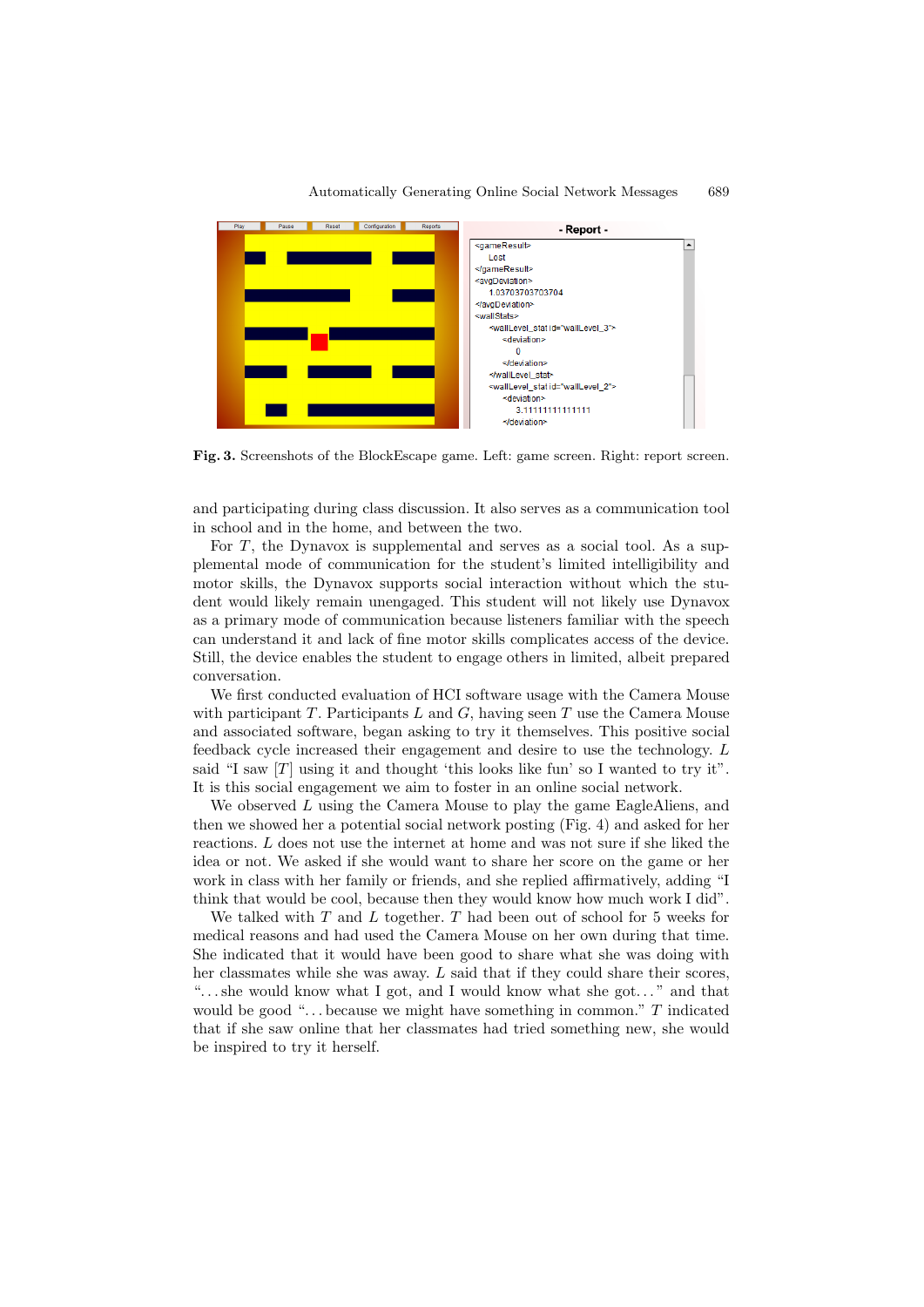# **Post to Facebook:**

Today I used the Camera Mouse for 20 minutes. I played the EagleAliens game for 15 minutes and my best score was 9/10 aliens at 2.3 seconds each!



**Fig. 4.** We showed our study participants this simulated online social network posting and asked them for their reactions

All three participants expressed interest in sharing what they had done at school with family members who do not live with them. *G* also indicated that she would try something new if she saw online that her classmates had tried it.

Lastly, we asked all three subjects how likely they are to use such a feature if it was available in software that they already use. We utilized a 5-point Likert scale, where 1 is not at all likely, and 5 is very likely. Their mean response was 4.6.

## **4.2 A High School Student**

Participant *C* is a 16 year-old male high school student with cerebral palsy. *C* is verbal and has high mobility in his arms and hands. He is very technology literate and enjoys playing video games and using his computer. His typical computer interface involves a touchpad and voice recognition software. He also uses gaming pads to play video games. He said he uses Facebook to keep in touch with his friends from his old high school. We visited *C* in his home to evaluate human-computer interaction software and to receive his feedback.

After using the Camera Mouse with various software programs, we showed *C* the social networking posting message (Fig. 4) and asked for his reactions. When asked if he would use this feature, he responded: "I would like it". We also asked what types of messages he would like to share when he uses his computer, he said that he personally would not want to share his own computer activities but he thought that it would be a good idea for others.

We asked him if he would like sharing capabilities in a program like Camera Canvas and he said that it would be a good idea. We discussed different places to post and he thought Facebook or Flickr would be good. He thought that this share feature coupled with Camera Mouse and the other programs he tried would be especially good for young children with disabilities so that they could show their friends and family what they are doing.

*C* thought that it was important for users with disabilities to have an easy way to communicate their thoughts online. He said that people with disabilities have things to share and say, communicate and express.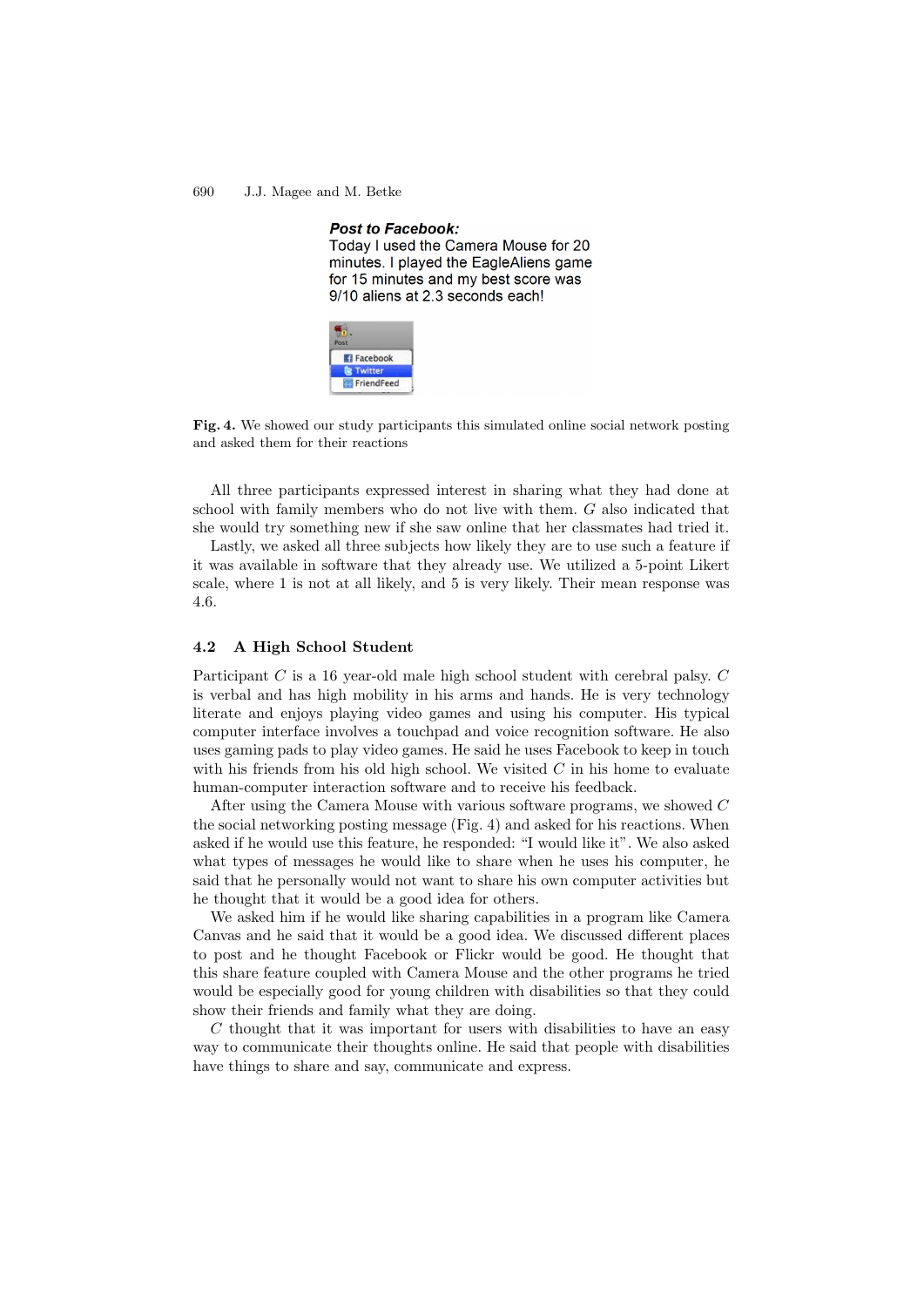#### **4.3 A Remote Assessment**

The mother of a Camera Mouse user told us that her quadriplegic teenage son (*D*) is very social and would immensely enjoy being able to play a game with his three younger sisters. We engaged in a remote assessment of using assistive technology with this family via several telephone conference calls. Our goal was to tailor our user interface software for the needs of this user.

We developed a customized game called Picture Click Game (Fig. 5). This game displays a user's photographs in a configurable grid layout. In the simplest layout, one picture is displayed on each half of the screen. The picture changes to a new picture when the mouse pointer moves over the picture. In more complex layouts, one target picture is highlighted - the highlighted picture changes when the mouse pointer reaches it. The caregiver can adjust the settings to provide a customized level of complexity tailored for the needs of the user.

This game records mouse pointer trajectories and events within the program. Our software can analyze the log to generate an online social network message describing what the participant did with the game.



**Fig. 5.** Screen shot of the Picture Click Game with a  $2 \times 2$  grid layout

# **5 Discussion of the Use of Automatically-Generated Online Social Network Messages**

Home language diversity can be an issue between home and school. There may be a desire to communicate in multiple languages via an online social network. All three middle school students expressed interest in sharing their daily activities with family outside of the country who may not speak English.

Perhaps a bigger challenge than language barrier is the home environment. Students need a proactive and engaged environment, but introducing new technology may be difficult if the family feels overwhelmed. Another challenge is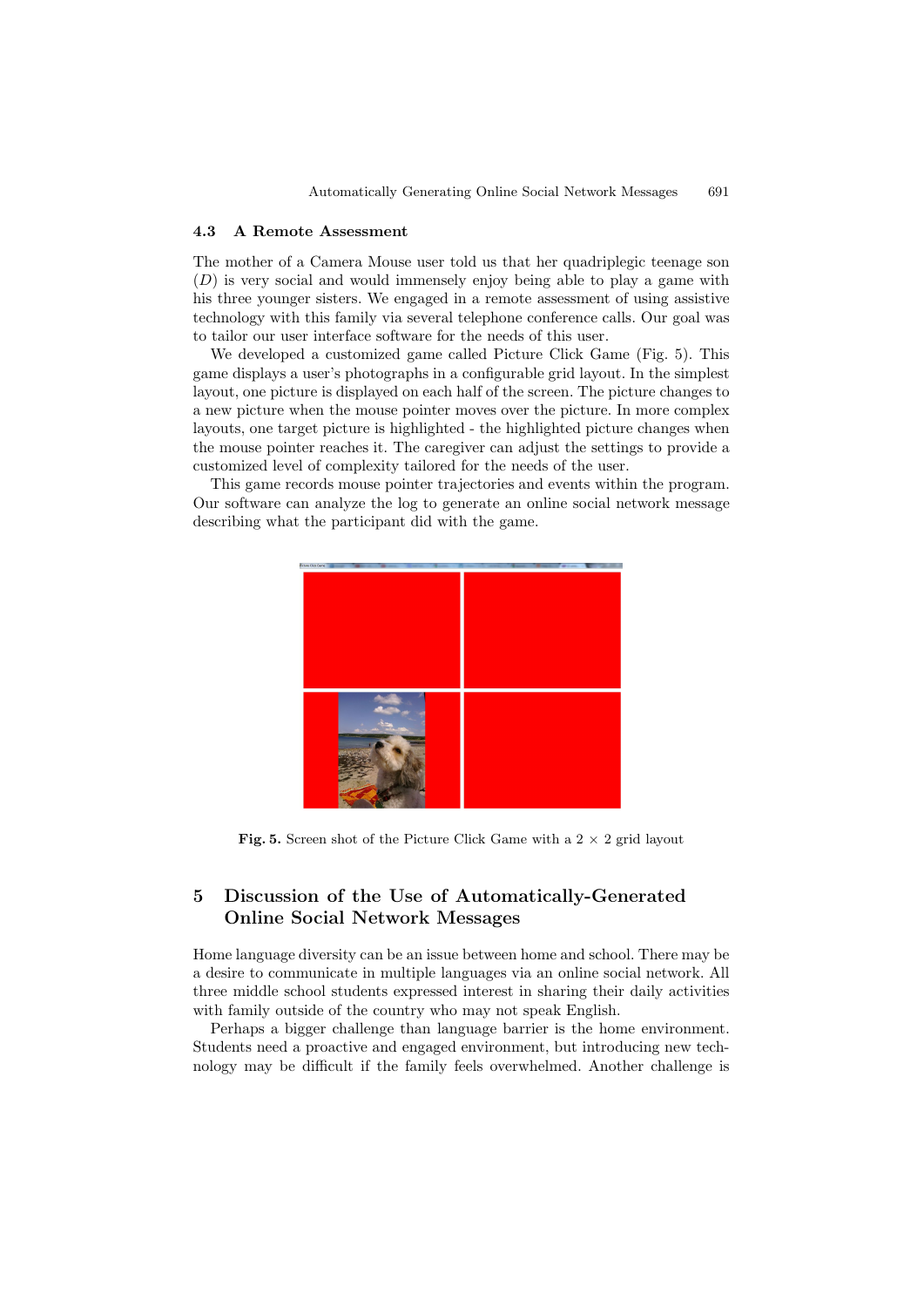around access and connectivity: Not all students can use the internet at home. As for in-school log-ins, sites like Facebook are blocked at the middle school we visited, preventing testing of posting actual messages from the school environment. One possible in-school solution would be the use of an online social network dedicated to people with disabilities (e.g., [12, 13]).

An important feature of many of the social networking APIs is that messages are tagged with the name of the software that submitted the message. Such tagging can raise awareness about the availability of different assistive technology software. This may help family members to learn about them and integrate them into their environment.

Privacy concerns could be a roadblock to adopting automatically-generated messages. Our high school participant, for instance, would not want all of his computer activities to be broadcast for the world to see.

We did not address literacy issues with other potential users. Users with literacy issues could benefit from automatically generating messages so that they can participate socially even if they do not have the ability to write messages themselves.

Our discussion with a special education director indicated that her students would benefit from enhancing social interactions through automatically-generated social network messages. She expressed a concern that her students may have problems communicating or travelling for social purposes; online social networking could address these challenges by keeping students engaged with their peers.

# **6 Conclusion and Future Direction**

Automatically-generated social network messages have the potential to address loneliness and isolation challenges faced by people with various physical disabilities. Even then, there are many technological, language, and social challenges still to overcome. We present a system that can generate social networking messages from within assistive technology software. We report on qualitative feedback from our users that demonstrates the benefits of this approach to social networking for some users.

We plan to expand the implementation of our prototype software to provide a fully working system that people will be able to download and use on their own. Once this is done we would like to expand our user study to see if people would use this system in the long term. We would also ask people to opt-in anonymously to share certain log data so that we can collect statistics about the software's usage.

# **References**

1. Ballin, L., Baladin, S.: An exploration of loneliness: Communication and the social networks of older people with cerebral palsy. Journal of Intellectual & Developmental Disability 32(4), 315–327 (2007)